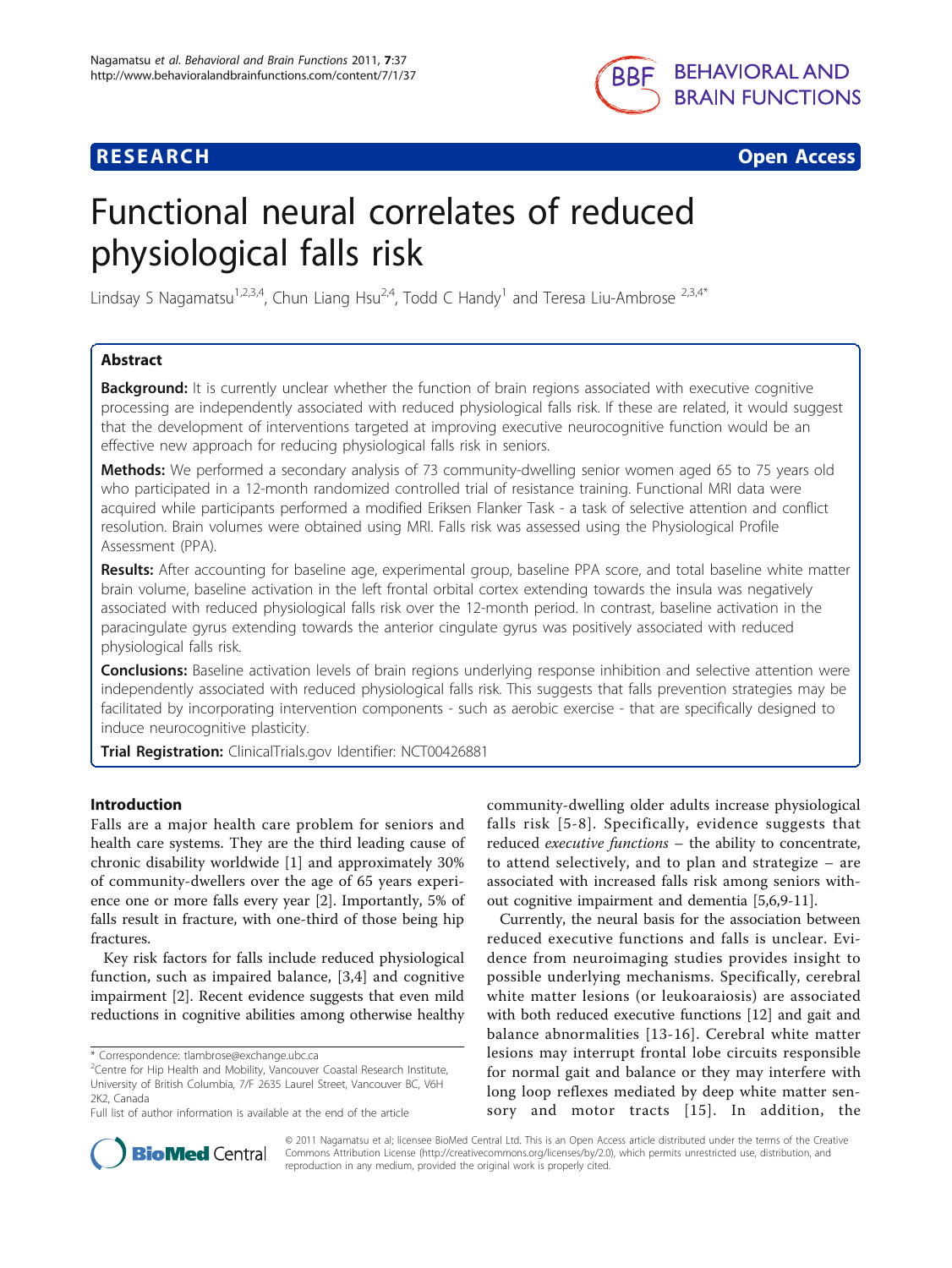periventricular and subcortical distribution of white matter lesions could interrupt the descending motor fibers arising from medial cortical areas, which are important for lower extremity motor control [[16\]](#page-7-0). However, while the results of these neuroimaging studies contribute to our appreciation of the importance of brain structure to physiological falls risk, they do not provide specific guidance for refining or developing falls prevention strategies because white matter lesions are not currently modifiable once they present. Studies have also demonstrated the contribution of brain volume to physiological falls risk. Specifically, reduced grey matter volume within sensorimotor and frontal parietal regions of the brain is associated with both reduced gait speed and impaired balance [\[17,](#page-7-0)[18\]](#page-8-0).

Of particular relevance to falls prevention, targeted exercise training is beneficial for both brain volume, as assessed by MRI, and brain function, as assessed by fMRI [[19\]](#page-8-0). What has not been well examined to date is the contribution of brain function to physiological falls risk. Using functional magnetic resonance imaging (fMRI), we previously demonstrated that reduced activity in the posterior lobe of the right cerebellum during an executive-challenging cognitive task may be an underlying neural mechanism for increased falls risk [[20\]](#page-8-0).

To our knowledge, it is currently unknown whether the function of brain regions responsible for executive functions are independently associated with reduced physiological falls risk after accounting for relevant factors such as baseline age, baseline physiological falls risk, and baseline brain volume. Yet, such knowledge would facilitate the development and refinement of targeted interventions to reduce physiological falls risk in older adults. Thus, we used fMRI to examine the functional neural correlates of executive functioning that are independently associated with reduced physiological falls risk among community-dwelling senior women.

#### Methods

#### Participants

The sample for this analysis consisted of a subset of 155 women who consented and completed a 12-month randomized controlled trial of exercise (NCT00426881) that primarily aimed to examine the effect of onceweekly or twice-weekly resistance training compared with a twice-weekly balance and tone exercise intervention on cognitive performance of executive functions. The design and the primary results of the study have been reported elsewhere [\[21\]](#page-8-0).

We recruited and randomized 155 senior women who: 1) were aged 65-75 years; 2) were living independently in their own home; 3) obtained a score  $\geq$  24 on the Mini-Mental Status Examination (MMSE) [[22\]](#page-8-0); and 4) had a visual acuity of at least 20/40, with or without corrective lenses. We excluded those who: 1) had a diagnosed neurodegenerative disease (e.g., AD) and/or stroke; 2) were taking psychotropic drugs; 3) did not speak and understand English; 4) had moderate to significant impairment with ADLs as determined by interview; 5) were taking cholinesterase inhibitors within the last 12 months; 6) were taking anti-depressants within the last six months; or 7) were on oestrogen replacement therapy within the last 12 months.

Ethical approval was obtained from the Vancouver Coastal Health Research Institute (V06-0326) and the University of British Columbia's Clinical Research Ethics Board (H06-0326). All participants provided written informed consent.

#### Randomization

The randomization sequence was generated by [http://](http://www.randomization.com) [www.randomization.com](http://www.randomization.com) and was concealed until interventions were assigned. This sequence was held independently and remotely by the Research Coordinator. Participants were enrolled and randomised by the Research Coordinator to one of three groups: onceweekly resistance training (1x RT), twice-weekly resistance training (2x RT), or twice-weekly balance and tone (BAT).

## Exercise Intervention

#### Resistance Training

All classes were 60 minutes in duration. The protocol for this program was progressive and high-intensity in nature. Both a Keiser® Pressurized Air system and free weights were used to provide the training stimulus. Other key strength exercises included mini-squats, minilunges, and lunge walks.

#### Balance and Tone

This program consisted of stretching exercises, range of motion exercises, kegals, balance exercises, and relaxation techniques. This group served to control for confounding variables such as physical training received by traveling to the training centres, social interaction, and lifestyle changes secondary to study participation.

#### Descriptive Variables

Global cognition was assessed using the MMSE [[22\]](#page-8-0). We used the 15-item Geriatric Depression Scale (GDS) [[23](#page-8-0)] to screen for depression. Functional Comorbidity Index was calculated to estimate the degree of comorbidity associated with physical functioning [[24](#page-8-0)]. This scale's score is the total number of comorbidities.

#### Dependent Variable: Physiological Falls Risk

Physiological falls risk was assessed using the short form of the physiological profile assessment (PPA; Prince of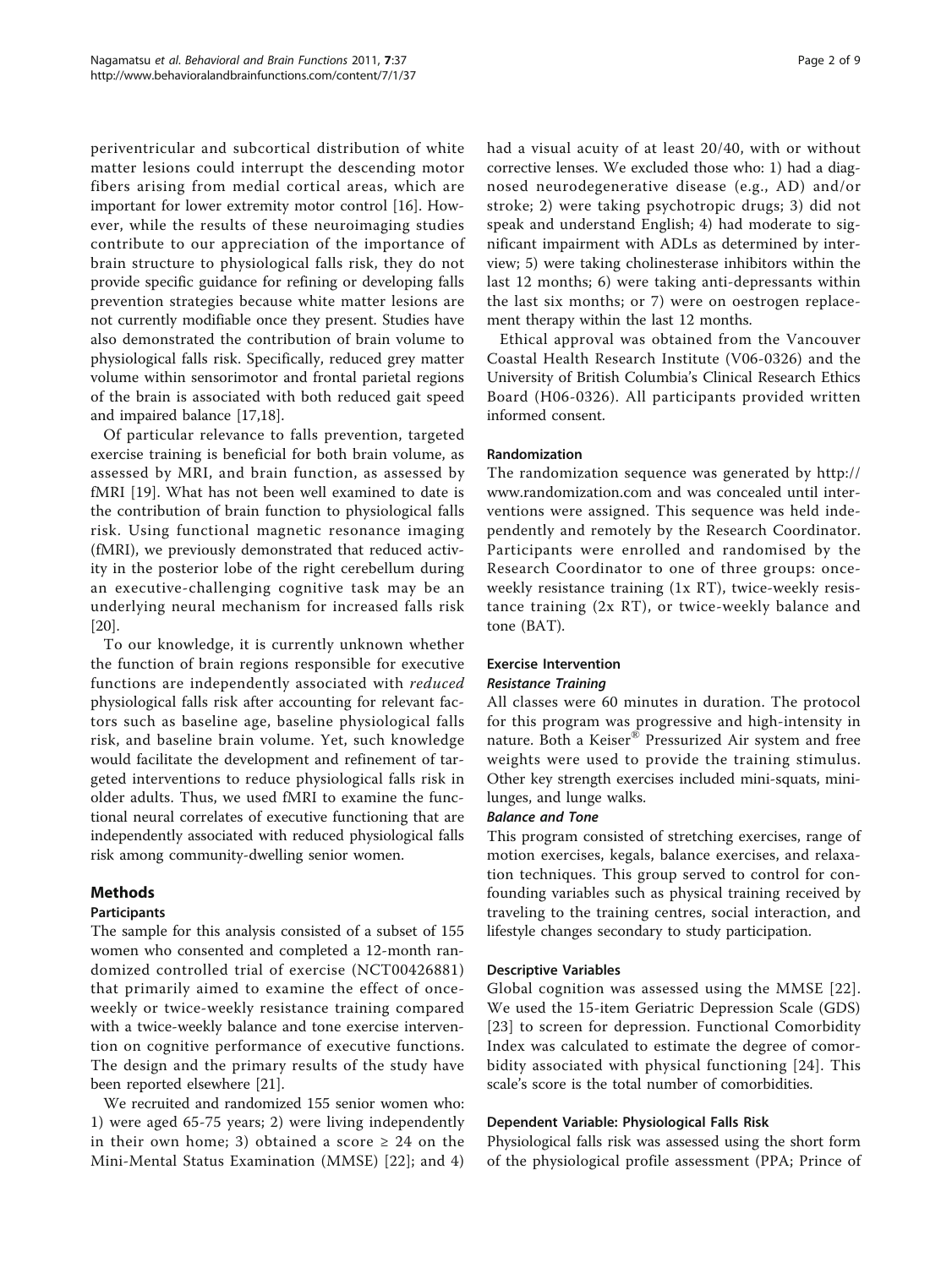Wales Medical Research Institute, AUS) to assess physiological falls risk. The PPA measures five domains of physiological functioning - dominant hand reaction time, postural sway, contrast sensitivity, proprioception, and dominant quadriceps strength - and computes a global falls risk score that has 75% accuracy for predicting falls. Global PPA scores < 0 indicate low falls risk, 0 to 1 indicate mild falls risk, 1 to 2 indicate moderate falls risk, and scores > 2 indicate high falls risk. We calculated change in physiological falls risk as the difference score between the baseline global PPA score and the trial completion PPA score; higher PPA change scores indicate greater reductions in physiological falls risk.

#### Independent Variables of Interest Brain Structure: Anatomical MRI

Baseline brain volume was measured via high-resolution, T1-weighted structural MRI images obtained using a Philips Achieva 3T scanner (TR = 8 ms, TE = 3.7 ms, bandwidth = 2.26 kHz, voxel size =  $1 \times 1 \times 1$  mm). Brain tissue volume, normalized for subject head size, was estimated with SIENAX [\[25](#page-8-0)], part of FSL (FMRIB's Software Library, Version 4.1.4) [\[26](#page-8-0)]. SIENAX starts by extracting brain and skull images from the single wholehead T1 image [[27\]](#page-8-0). The brain image was then affineregistered to Montreal Neurological Institute (MNI) 152 space [\[28,29\]](#page-8-0). Next, tissue-type segmentation with partial volume estimation was carried out [\[30\]](#page-8-0) in order to calculate baseline total volume of brain tissue, total white matter volume, and total grey matter volume.

#### Brain Function: Functional MRI

Transverse echo-planar imaging (EPI) images in-plane with the AC-PC line were acquired using a gradientecho pulse sequence and sequential slice acquisition (TR  $= 2000$  ms, TE  $= 30$  ms, flip angle  $= 90^{\circ}$ , 36 contiguous slices at 3 mm skip 1 mm, in-plane resolution of 128 × 128 pixels reconstructed in a FOV of 240 mm). Each functional run began with four TR's during which no data were acquired to allow for steady-state tissue magnetization. A total of 148 EPI volumes were collected in each functional run, and a total of 6 functional runs were collected for each participant.

During scanning, participants performed a modified Eriksen flanker task [[31](#page-8-0)] – a task that engages the executive cognitive processes of selective attention and conflict resolution (Figure 1). Participants viewed displays with an arrow at central fixation, flanked by a pair of arrows on either side. In half the trials, the flanking arrows pointed in the same direction as the central arrow cue (e.g.,  $<<$   $<<$  congruent condition), and in the other half, the flanking arrows pointed in the opposite direction (e.g.,  $>$  > < > >; incongruent condition). There were four event types based on whether the



central arrow was congruent versus incongruent with the distracter arrows and whether it pointed to the left or right. A central fixation cross was presented for 500 milliseconds at the beginning of each trial. The target stimulus (arrows) was then shown for 2000 milliseconds. An average of 13500 milliseconds of blank screen was presented between each trial, jittered between 11500 and 15000 milliseconds. Each participant underwent six successive five-minute blocks where they were presented with 17 trials that were first-order counterbalanced such that congruent and incongruent trials followed each other equally. The participants' task on each trial was to signal the direction the central arrow points via a simple key press. Reaction time was recorded in milliseconds. At the end of the sessions, a high-resolution scan allowed each participant's anatomical and functional images to be co-registered during data analysis.

Functional MRI data were processed and analyzed using SPM2 [\(http://www.fil.ion.ucl.ac.uk/spm\)](http://www.fil.ion.ucl.ac.uk/spm). For each participant, the EPI images were corrected for motion using the INRIalign toolbox for SPM2 [\(http://www-sop.](http://www-sop.inria.fr/epidaure/software/INRIAlign/) [inria.fr/epidaure/software/INRIAlign/\)](http://www-sop.inria.fr/epidaure/software/INRIAlign/). The resulting images were spatially-normalized into MNI stereotaxic coordinates using the EPI template provided with SPM2 [[32](#page-8-0)], and spatially smoothed using an isotropic 8 mm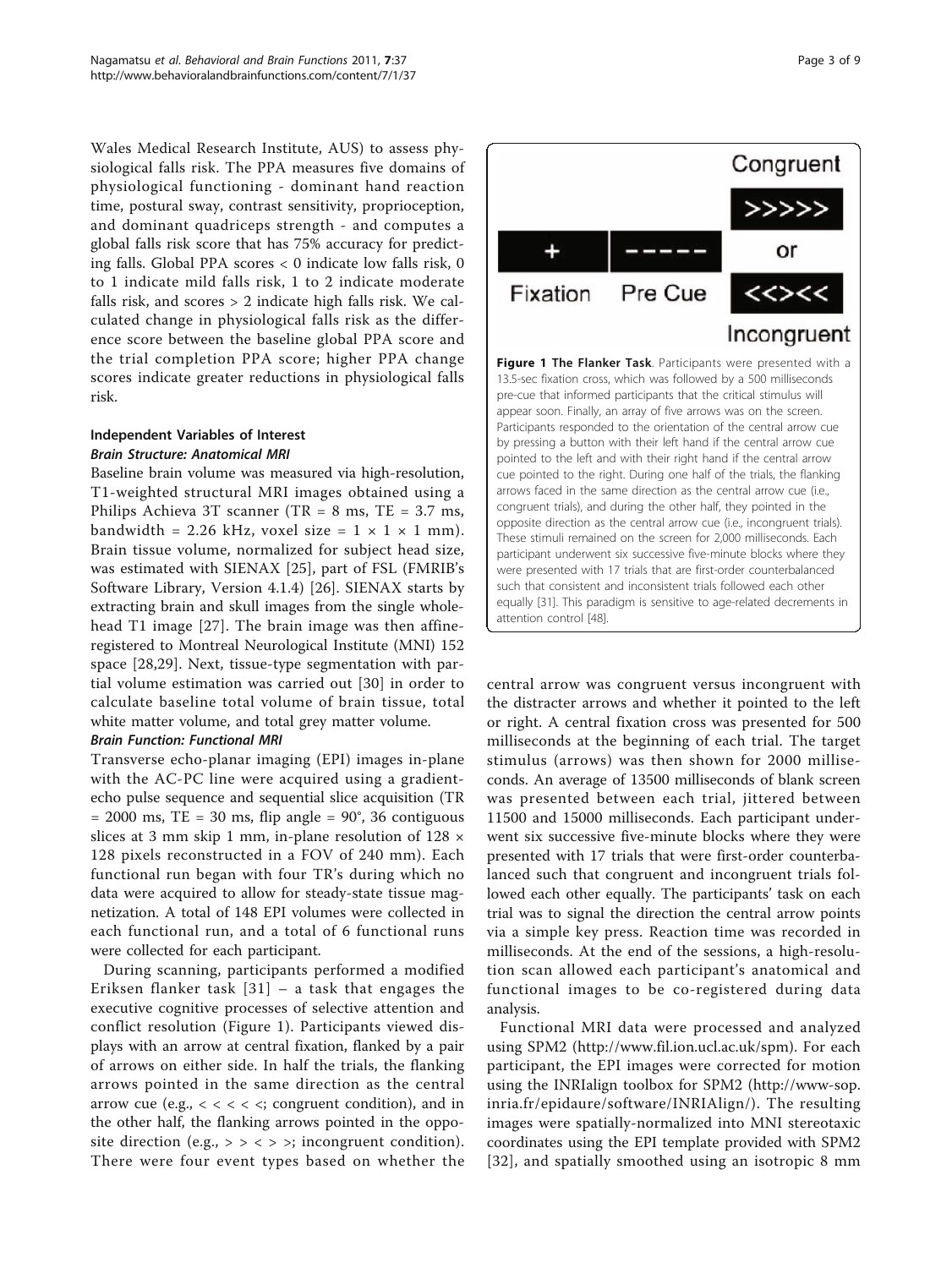Gaussian kernel. For each participant, the smoothed, normalized EPI data were analyzed via multiple regression using a fixed-effects general linear model [\[33\]](#page-8-0). In particular, the event-related responses to the onsets of the stimuli was examined, with each participant's model including four event-related regressors: 1) one for each combination of target type (i.e., left or right); 2) and distracter condition (i.e., congruent or incongruent). Regressors were based on the canonical event-related hemodynamic response function, temporal derivatives of the event-related responses were included as additional regressors, and low-frequency scanner and/or physiological noise was modeled via linear, quadratic, and cubic regressors of non-interest. Group-level analyses were then based on a random-effects model using one-sample t-tests, with a threshold of  $p < 0.05$ , corrected, and a minimum extent threshold of 10 contiguous voxels. Mean beta values reported for clusters identified in the group-level data were extracted from the SPM2 data files using custom scripts implemented in MATLAB (The MATHWORKS Inc., Natick, MA). The group-level cluster means were calculated by first determining each participant's mean beta across all voxels in the given cluster. All reported voxel coordinates were converted to Talairaich coordinates [[34](#page-8-0)] using the mni2tal MATLAB script [\(http://imaging.mrc-cbu.cam.ac.uk/ima](http://imaging.mrc-cbu.cam.ac.uk/imaging/MniTalairach)[ging/MniTalairach\)](http://imaging.mrc-cbu.cam.ac.uk/imaging/MniTalairach). The mean beta values were then imported to SPSS.

#### Statistical Analyses

Descriptive data are reported for variables of interest. Data were analyzed using SPSS Windows Version 18.0 (SPSS Inc., Chicago, IL). The associations between the variables were determined using the Pearson product moment coefficient of correlation.

A multiple linear regression model was constructed to determine the independent association of the neural correlates of executive functioning, as assessed by fMRI, with change in physiological falls risk over the 12 month intervention study, as assessed by PPA. Baseline age, experimental group, and baseline physiological falls risk were statistically controlled by entering these three variables into the regression model first. These independent variables were determined from the results of the Pearson product moment coefficient of correlation analyses (i.e., baseline PPA score) and based on biological relevance, such as experimental group and age.

Baseline total brain volume, total white matter volume, and total grey matter volume were then entered into regression model and only those that significantly improved the model were included (i.e., stepwise). Finally, regions of the brain (i.e., clusters) showing increases in the hemodynamic response on incongruent relative to congruent trials of the flanker task were then entered into the model using a stepwise approach. Alpha was set at  $p \leq 0.05$ .

#### Results

#### Participants and Variables of Interest

Of the 155 participants who consented and were randomized at baseline, 135 completed the 12-month trial. Seventy-three of the 135 participants consented and completed baseline MRI and fMRI scanning.

Table [1](#page-4-0) reports the baseline descriptive statistics for this cohort. The mean baseline PPA score was 0.10, indicating mild falls risk. At the end of the 12-month trial, the 73 women demonstrated a mean change of 0.10 in the PPA score. A paired t-test indicated that this was not a statistically significant change ( $p = 0.06$ ).

Behavioural performance on the flanker task was calculated as percent increase in reaction time to incongruent stimuli, over and above the average reaction time to congruent stimuli {[(incongruent reaction time - congruent reaction time)/congruent reaction time]  $\times$  100} [\[31](#page-8-0)]. The percent increase measure is derived to reflect interference unbiased by differences in base reaction time. Only correct responses were included in the analysis. Mean interference score for BAT, RT1, and RT2 were 16.59 (SD = 13.07), 19.92 (SD = 2.52), and 27.98 (SD = 13.77), respectively.

Consistent with previous studies using the flanker task, regions showing increases in the hemodynamic response on incongruent relative to congruent trials included bilateral inferior and middle frontal gyri, frontal orbital cortex, anterior cingulate cortex (ACC), bilateral precuneus, and the right cerebellum (Figure [2\)](#page-5-0); 14 clusters were identified (Table [2\)](#page-5-0).

#### Correlation Coefficients

Table [3](#page-6-0) reports the bivariate correlation coefficients of those variables included in the final multiple linear regression model. Baseline physiological falls risk was positively and significantly associated with change in physiological falls risk ( $p < 0.001$ ). Baseline total brain volume, total white matter volume, and activation (i.e., hemodynamic response) in the left frontal orbital cortex extending towards the insula (OFC/In) were negatively and significantly associated with change in physiological falls risk ( $p < 0.05$ ). In our bivariate analysis, age, experimental group, and activation in the right paracingulate gyrus extending towards the anterior cingulate cortex (PCG/ACC) were not associated with change in physiological falls risk ( $p > 0.26$ ).

#### Linear Regression Model

Baseline age, experimental group, and baseline physiological falls risk, accounted for 31.9% of the variance in change in physiological falls risk (Table [3\)](#page-6-0). Adding baseline total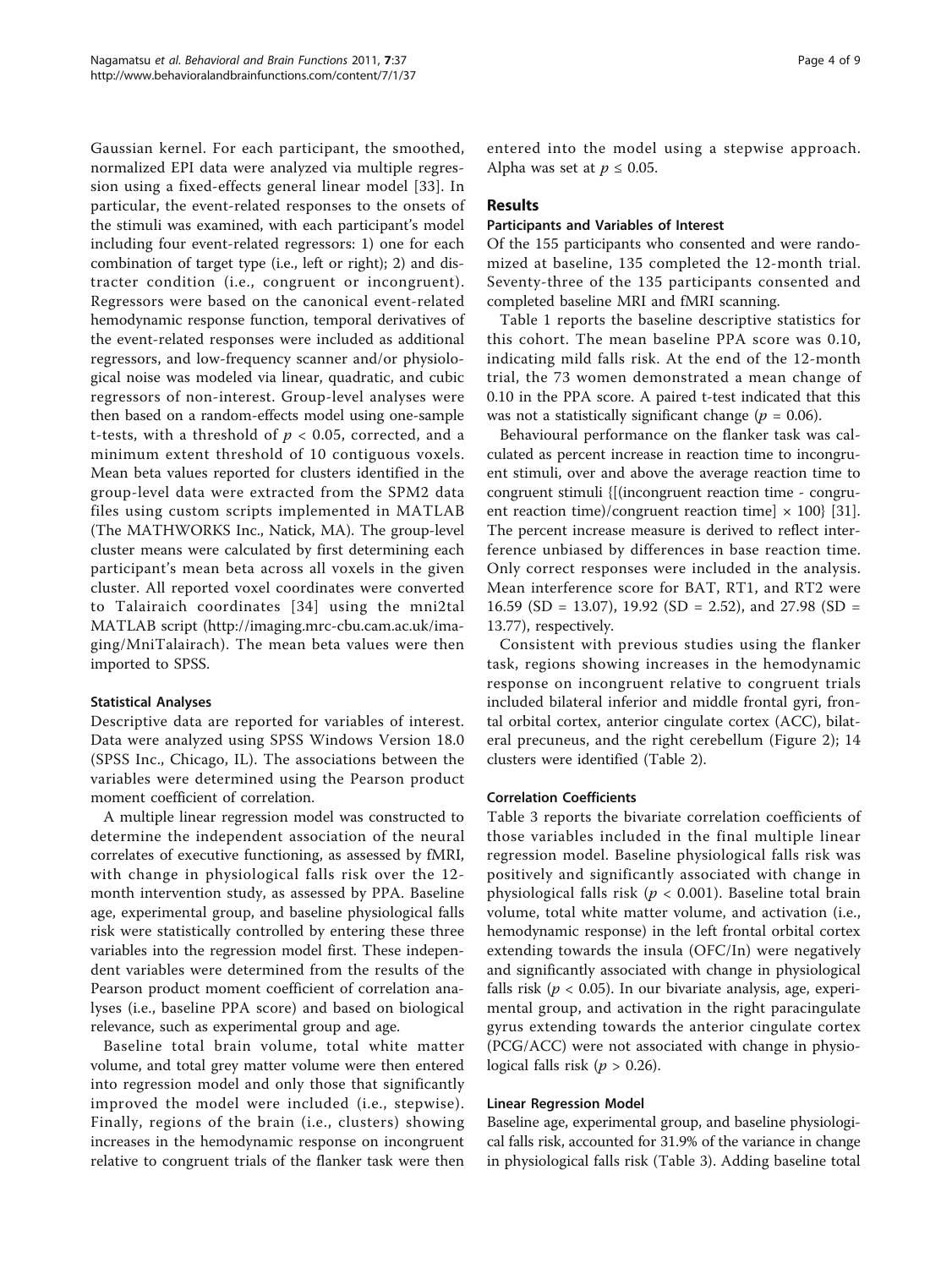| Variable <sup>1</sup>                                      | <b>BAT</b><br>$(n = 22)$<br>Mean (SD) | $1x RT (n = 28)$<br>Mean (SD) | $2x RT (n = 23)$<br>Mean (SD) | Total $(N = 73)$<br>Mean (SD) |
|------------------------------------------------------------|---------------------------------------|-------------------------------|-------------------------------|-------------------------------|
| Age (yr)                                                   | 69.6(3.1)                             | 69.5(2.7)                     | 69.1(3.1)                     | 69.4(2.9)                     |
| Height (cm)                                                | 161.5(6.2)                            | 162.0(7.5)                    | 162.4 (6.9)                   | 161.9(6.9)                    |
| Weight (kg)                                                | 67.1 (10.9)                           | 67.9 (13.6)                   | 68.6 (13.0)                   | 67.9 (12.5)                   |
| Education                                                  |                                       |                               |                               |                               |
| Less than Grade $92$                                       | 0.0(0.0)                              | 0.0(0.0)                      | 0.0(0.0)                      | 0.0(0.0)                      |
| Grade 9 to 12 without Certificate or Diploma <sup>2</sup>  | 2.0(9.1)                              | 2.0(7.1)                      | 0.0(0.0)                      | 4.0(5.5)                      |
| High School Certificate or Diploma <sup>2</sup>            | 5.0(22.7)                             | 3.0(10.7)                     | 5.0(21.7)                     | 13.0 (17.8)                   |
| Trades or Professional Certificate or Diploma <sup>2</sup> | 3.0(13.6)                             | 6.0(21.4)                     | 2.0(8.7)                      | 11.0(15.1)                    |
| University Certificate or Diploma <sup>2</sup>             | 4.0(18.2)                             | 5.0 (17.9)                    | 4.0 (17.4)                    | 13.0 (17.8)                   |
| University Degree <sup>2</sup>                             | 8.0(36.4)                             | 12.0 (42.9)                   | 12.0 (52.2)                   | 32.0 (43.8)                   |
| MMSE Score (max. 30 pts)                                   | 28.8 (1.3)                            | 28.6 (1.3)                    | 28.8 (1.0)                    | 28.7(1.2)                     |
| Falls in the Last 12 Months (yes/no) $2$                   | 8(36.4)                               | 7(25.0)                       | 9(39.1)                       | 24 (32.9)                     |
| Geriatric Depression Scale (/15 pts)                       | 0.7(2.2)                              | 0.1(0.8)                      | 0.6(1.6)                      | 0.5(1.6)                      |
| Functional Comorbidity Index (/18 pts)                     | 2.2(1.3)                              | 1.9(1.7)                      | 1.7(1.5)                      | 1.9(1.5)                      |
| Baseline Physiological Profile Assessment Score            | 0.10(0.91)                            | 0.06(0.89)                    | 0.16(1.11)                    | 0.10(0.96)                    |
| Total Brain Volume <sup>3</sup>                            | 1404767.07 (61101.38)                 | 1392824.85 (74770.29)         | 1425571.35 (53607.47)         | 1406741.26 (65216.88)         |
| White Matter Volume <sup>3</sup>                           | 673259.09 (37763.87)                  | 668611.61 (33667.89)          | 680775.90 (30457.92)          | 673844.81 (33920.23)          |
| Gray Matter Volume <sup>3</sup>                            | 731508.20 (30004.57)                  | 731957.93 (35834.91)          | 746535.05 (35339.77)          | 736415.19 (34256.96)          |
| Change in Physiological Falls Risk                         | 0.25(0.97)                            | 0.04(0.88)                    | 0.34(0.82)                    | 0.10(0.96)                    |

<span id="page-4-0"></span>Table 1 Descriptive statistics for variables of interest  $(N = 73)$ 

<sup>1</sup> BAT = Balance and Tone; 1x RT = once-weekly resistance training; 2x RT = twice-weekly resistance training; yr = year; kg = kilogram; MMSE = Mini-Mental State Examination:  $sec = seconds$ .

<sup>2</sup> Count = number of "yes" cases within each group.  $%$  = percent of "yes" within each group.

 $3$  Brain volume = mm<sup>3</sup>. .

white matter volume resulted in an R-square change of 6.4% and significantly improved the regression model  $(F)$ Change = 7.1,  $p = 0.01$ ). Adding activation in the left OFC/In to the model resulted in an R-square change of 10.4% and significantly improved the model ( $F$  Change = 13.6,  $p < 0.001$ ). Finally, the inclusion of activation in the right PCG/ACC resulted in significant R-square change of 4.4% (F Change = 6.6,  $p = 0.02$ ). The total variance accounted by the final model was 53.1% (Table [3\)](#page-6-0). Based on the standardized betas, the left OFC/In was most associated with reduced physiological falls risk.

#### **Discussion**

Recent evidence strongly suggests that changes in brain structure with age contribute to problems with mobility [[35-39\]](#page-8-0). However, less is known about the role of brain function [[20](#page-8-0)]. To our knowledge, our study is the first to demonstrate the independent contribution of brain function to reduced physiological falls risk among community-dwelling seniors. Specifically, after accounting for baseline age, experimental group, baseline physiological falls risk, and baseline total white matter volume, activation in the left OFC/In was negatively and independently associated with reduced physiological falls risk in community-dwelling senior women over a 12 month period. In contrast, activation in the PCG/ACC was positively and independently associated with reduced physiological falls risk.

The two regions included in our multiple linear regression model – the left OFC/In and the right PCG/ ACC – are both part of the neural network associated with response inhibition and selective attention [[40-43](#page-8-0)]. Response inhibition - the ability to avoid unwanted, inappropriate responses - is associated with falls in seniors. For example, Anstey and colleagues [[44](#page-8-0)] reported that senior fallers (both single and recurrent) performed significantly worse on a measure of response inhibition compared to non-fallers. The authors suggested that reduced inhibition results from age-related declines in functioning of the prefrontal cortex, which contributes to falls. Given that movement through the environment requires attending to relevant stimuli and inhibiting prepotent, yet potentially unsafe, responses, it is not surprising that brain regions associated with response inhibition and selective attention are related to falls risk.

Importantly, we found that activation in the left OFC/In was negatively associated with reduced physiological falls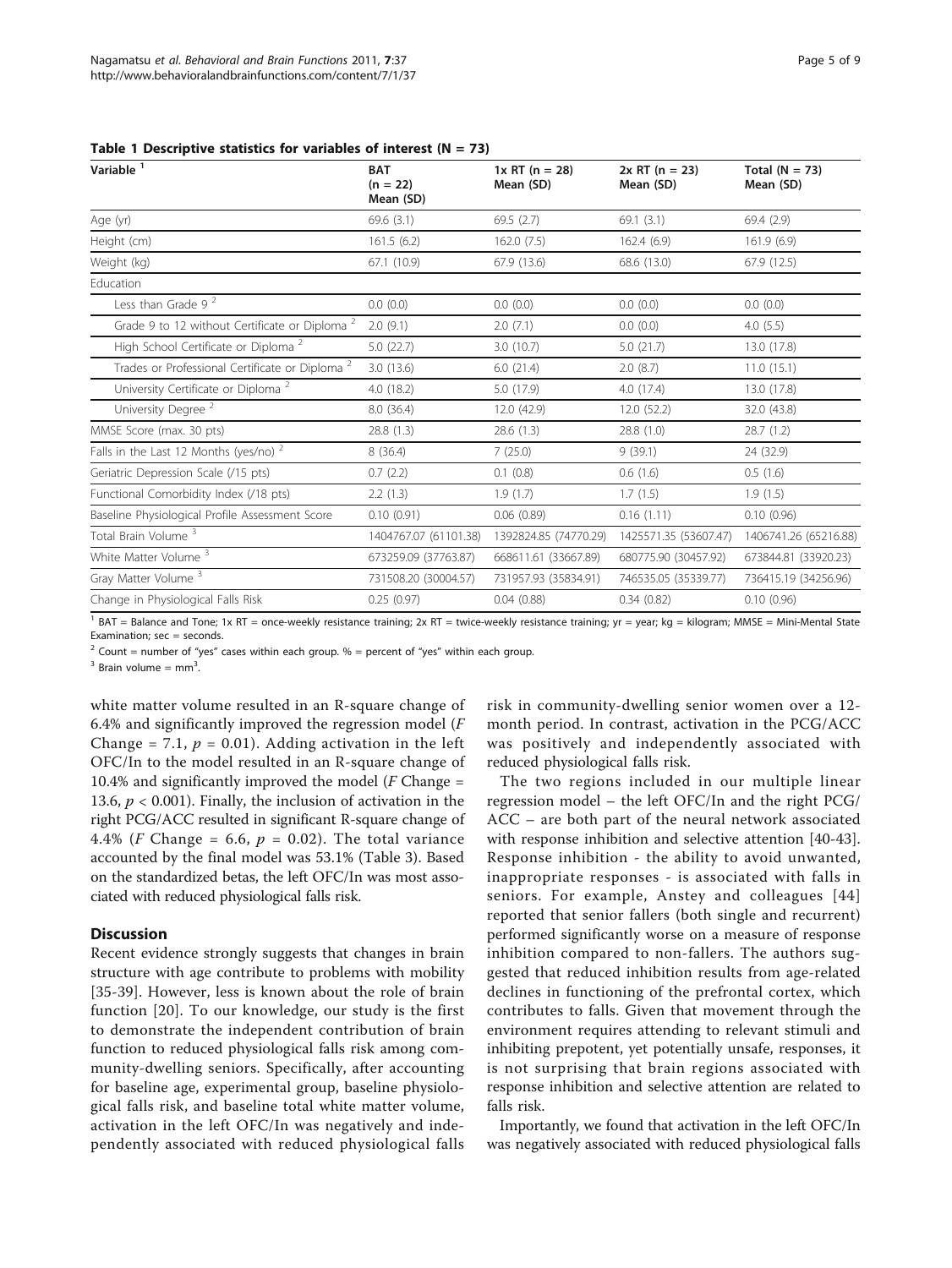<span id="page-5-0"></span>

group-averaged across all 83 participants and shown on a rendered brain provided with SPM2. Data were thresholded at  $P < 0.05$  (corrected) and a minimum cluster size of 10 contiguous voxels. The left OFC/In and right PCG/ACC both contributed significantly to our model predicting change in physiological falls risk.

#### Table 2 Voxel Cluster Statistics from fMRI

| Hemisphere | <b>Structure</b>         | $BA$ <sup>1</sup> | $K^2$ | $t^3$ |       | <b>MNI</b>     |       |       | <b>TAL</b>     |       |
|------------|--------------------------|-------------------|-------|-------|-------|----------------|-------|-------|----------------|-------|
|            |                          |                   |       |       | x     | Y              | z     | X     | Y              | Z     |
| Right      | Lateral occipital cortex | 19                | 4247  | 9.51  | 28    | -78            | 42    | 28    | $-74$          | 42    |
| Right      | Frontal orbital cortex   | 47                | 597   | 8.18  | 36    | 24             | $-4$  | 36    | 23             | -5    |
| Right      | Posterior cerebellum     |                   | 1131  | 7.95  | 8     | -80            | $-34$ | 8     | $-79$          | $-25$ |
| Left       | Lateral occipital cortex | 37                | 626   | 7.67  | $-48$ | -70            | $-12$ | $-48$ | $-68$          | $-7$  |
| Right      | Paracingulate gyrus      | 32                | 1634  | 7.49  | 8     | 20             | 44    | 8     | 21             | 39    |
| Left       | Lateral occipital cortex | 7                 | 2915  | 7.43  | $-22$ | $-72$          | 32    | $-22$ | $-68$          | 33    |
| Left       | Middle frontal gyrus     | 6                 | 1620  | 7.20  | $-26$ | $\mathbf{0}$   | 50    | $-26$ | $\overline{2}$ | 46    |
| Right      | Middle frontal gyrus     | 6                 | 631   | 7.03  | 26    | $\overline{2}$ | 48    | 26    | 4              | 44    |
| Right      | Inferior frontal gyrus   | 9                 | 699   | 6.97  | 54    | 14             | 28    | 53    | 15             | 25    |
| Left       | Frontal orbital cortex   | 47                | 198   | 6.51  | $-32$ | 24             | -6    | $-32$ | 23             | -6    |
| Left       | Frontal orbital cortex   | 47                | 122   | 6.19  | -46   | 20             | $-10$ | $-46$ | 19             | $-9$  |
| Right      | Supramarginal gyrus      | 40                | 82    | 6.04  | 28    | $-68$          | $-28$ | 28    | $-67$          | $-20$ |
| Right      | Posterior cerebellum     |                   | 25    | 5.72  | 14    | -76            | $-50$ | 14    | -76            | $-38$ |
| Right      | Anterior cerebellum      |                   | 21    | 5.69  | 16    | $-38$          | $-34$ | 16    | $-38$          | $-27$ |

Reported coordinates and t values are for the cluster maxima.<sup>1</sup> BA = Brodmann's area.<sup>2</sup> K = # of voxels in the cluster.<sup>3</sup> All p values < 0.05.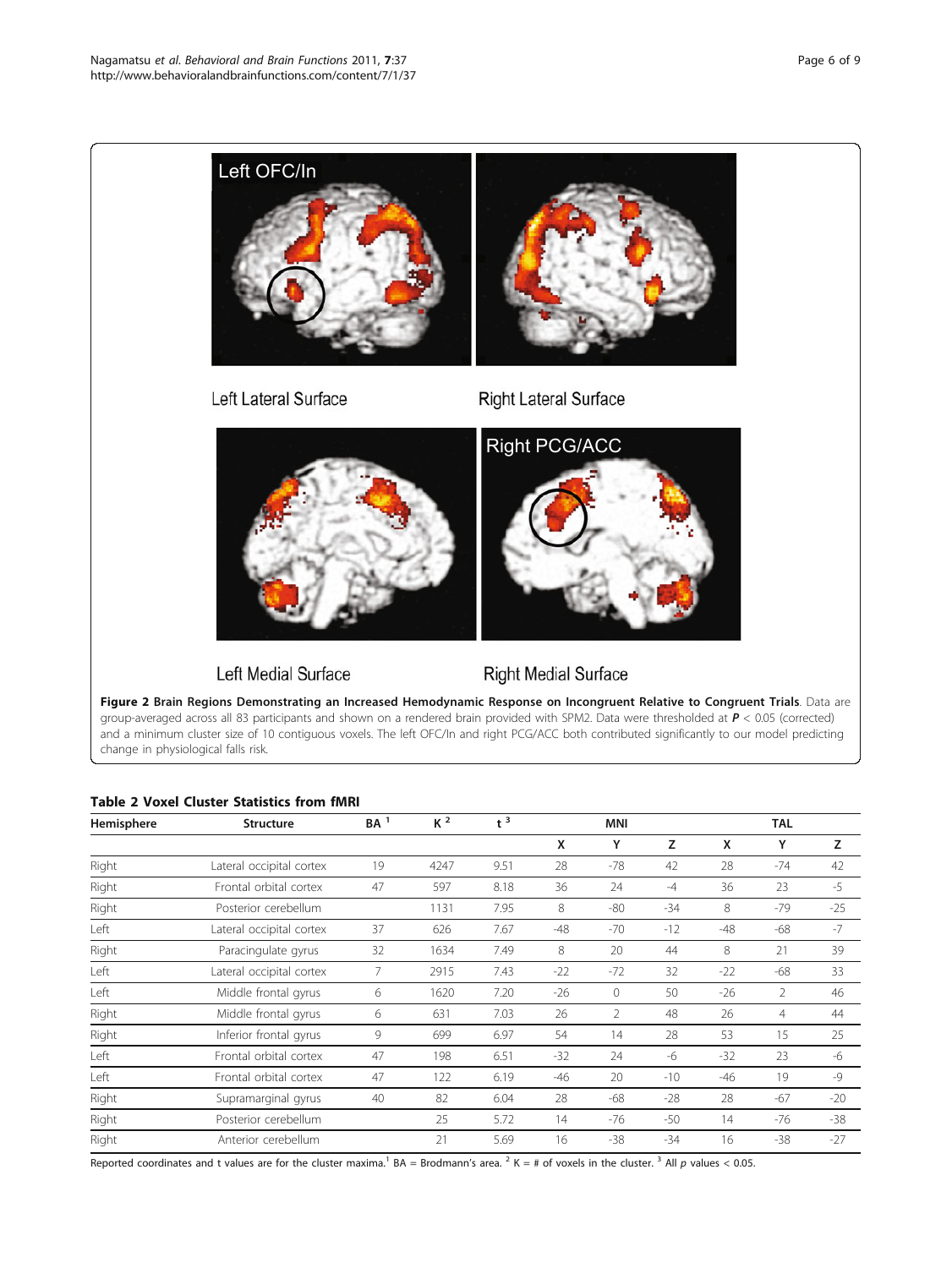|                             | ∆ PPA Score (Baseline Score - Trial Completion Score) |       |              |                                             |                      |             |  |  |  |
|-----------------------------|-------------------------------------------------------|-------|--------------|---------------------------------------------|----------------------|-------------|--|--|--|
| <b>Independent Variable</b> | r                                                     | $R^2$ | $R^2$ Change | <b>Unstandardized B</b><br>(Standard Error) | Standardized $\beta$ | $p$ - value |  |  |  |
| Model 1                     | 0.565                                                 | 0.319 | 0.319        |                                             |                      |             |  |  |  |
| Group                       | 0.040                                                 |       |              | 0.015(0.112)                                | 0.013                | 0.896       |  |  |  |
| Age                         | $-0.078$                                              |       |              | $-0.064(0.031)$                             | $-0.211$             | 0.043       |  |  |  |
| Baseline PPA Score          | $0.526**$                                             |       |              | 0.529(0.094)                                | 0.575                | < 0.001     |  |  |  |
| Model 2                     | 0.619                                                 | 0.383 | 0.064        |                                             |                      |             |  |  |  |
| Group                       | 0.040                                                 |       |              | 0.040(0.107)                                | 0.035                | 0.713       |  |  |  |
| Age                         | $-0.078$                                              |       |              | $-0.068(0.030)$                             | $-0.224$             | 0.026       |  |  |  |
| Baseline PPA Score          | $0.526***$                                            |       |              | 0.521(0.090)                                | 0.566                | < 0.001     |  |  |  |
| White Matter Volume         | $-0.263*$                                             |       |              | $-6.670E-6$ (0.000)                         | $-0.255$             | 0.010       |  |  |  |
| Model 3                     | 0.698                                                 | 0.487 | 0.104        |                                             |                      |             |  |  |  |
| Group                       | 0.040                                                 |       |              | 0.034(0.099)                                | 0.030                | 0.733       |  |  |  |
| Age                         | $-0.078$                                              |       |              | $-0.088(0.028)$                             | $-0.287$             | 0.003       |  |  |  |
| Baseline PPA Score          | $0.526**$                                             |       |              | 0.504(0.083)                                | 0.548                | < 0.001     |  |  |  |
| White Matter Volume         | $-0.263*$                                             |       |              | $-8.800E-6$ (0.000)                         | $-0.337$             | < 0.001     |  |  |  |
| Cluster $31$                | $-0.258$                                              |       |              | $-0.654(0.177)$                             | $-0.339$             | 0.014       |  |  |  |
| Model 4                     | 0.729                                                 | 0.531 | 0.044        |                                             |                      |             |  |  |  |
| Group                       | 0.040                                                 |       |              | 0.023(0.095)                                | 0.021                | 0.809       |  |  |  |
| Age                         | $-0.078$                                              |       |              | $-0.087(0.027)$                             | $-0.286$             | 0.002       |  |  |  |
| Baseline PPA Score          | $0.526***$                                            |       |              | 0.474(0.081)                                | 0.515                | < 0.001     |  |  |  |
| White Matter Volume         | $-0.263*$                                             |       |              | $-1.000E-5$ (0.000)                         | $-0.383$             | < 0.001     |  |  |  |
| Cluster $31$                | $-0.258*$                                             |       |              | $-1.159(0.266)$                             | $-0.601$             | < 0.001     |  |  |  |
| Cluster $72$                | $-0.055$                                              |       |              | 0.637(0.271)                                | 0.329                | 0.016       |  |  |  |

<span id="page-6-0"></span>

|  |  | Table 3 Multiple linear regression model summary for improved physiological falls risk |  |  |  |  |
|--|--|----------------------------------------------------------------------------------------|--|--|--|--|
|--|--|----------------------------------------------------------------------------------------|--|--|--|--|

\* P ≤ 0.05

\*\* P ≤ 0.001

<sup>1</sup> Cluster 3 is the region of left frontal orbital cortex extending towards the insula.

 $2$  Cluster 7 is the region of right paracingulate gyrus extending towards the anterior cingulate cortex.

risk, whereas activation in the PCG/ACC was positively associated with reduced physiological falls risk. Increased activation in the frontal cortex during an executive task, such as the flanker, is associated with better task performance [[31\]](#page-8-0). In contrast, increased activation of the anterior cingulate cortex in older adults is associated with reduced task performance [[31\]](#page-8-0). In particular, increased anterior cingulate cortex activation is hypothesized to be an indicator of greater cognitive effort, such that the anterior cingulate cortex is less efficient at triggering the prefrontral system to engage cognitive control [[45](#page-8-0)].

Our volumetric brain results also suggest that total white matter volume, rather than total grey matter volume, is associated with change in physiological falls risk. Previous research suggests that white matter declines at a faster rate than grey matter in otherwise healthy older adults [[46\]](#page-8-0). Our results extends this finding by suggesting the loss of total white matter volume may be an early indicator of increased falls risk among community-dwelling older adults.

Of particular clinical relevance, the results of our study suggest that individuals at higher risk for future falls have greater potential for risk reduction than those at lower risk for falls. Specifically, our multiple regression model showed that baseline physiological falls risk was positively associated with change in physiological falls risk. Hence, our current study results concurs and extends that of a previous meta-analysis that concluded exercise-based falls prevention strategies are most effective among those at the greatest risk [\[47](#page-8-0)]. This suggests that one intervention strategy for falls prevention may be to target those who are at greatest risk for falls.

We note that of the independent variables included in our regression model, baseline activation of the left OFC/In was most associated with reduced physiological falls risk. Hence, while many falls interventions focus on balance training, our study suggests that future falls prevention strategies should potentially incorporate intervention components that induce neurocognitive plasticity (i.e., changes in brain function). Future work is needed to establish whether such interventions would be effective. Current evidence suggests that targeted aerobic exercise training has specific benefits on neurocognitive plasticity in brain regions that are responsible for selective attention and response inhibition [[31\]](#page-8-0). Therefore, promoting plasticity in brain regions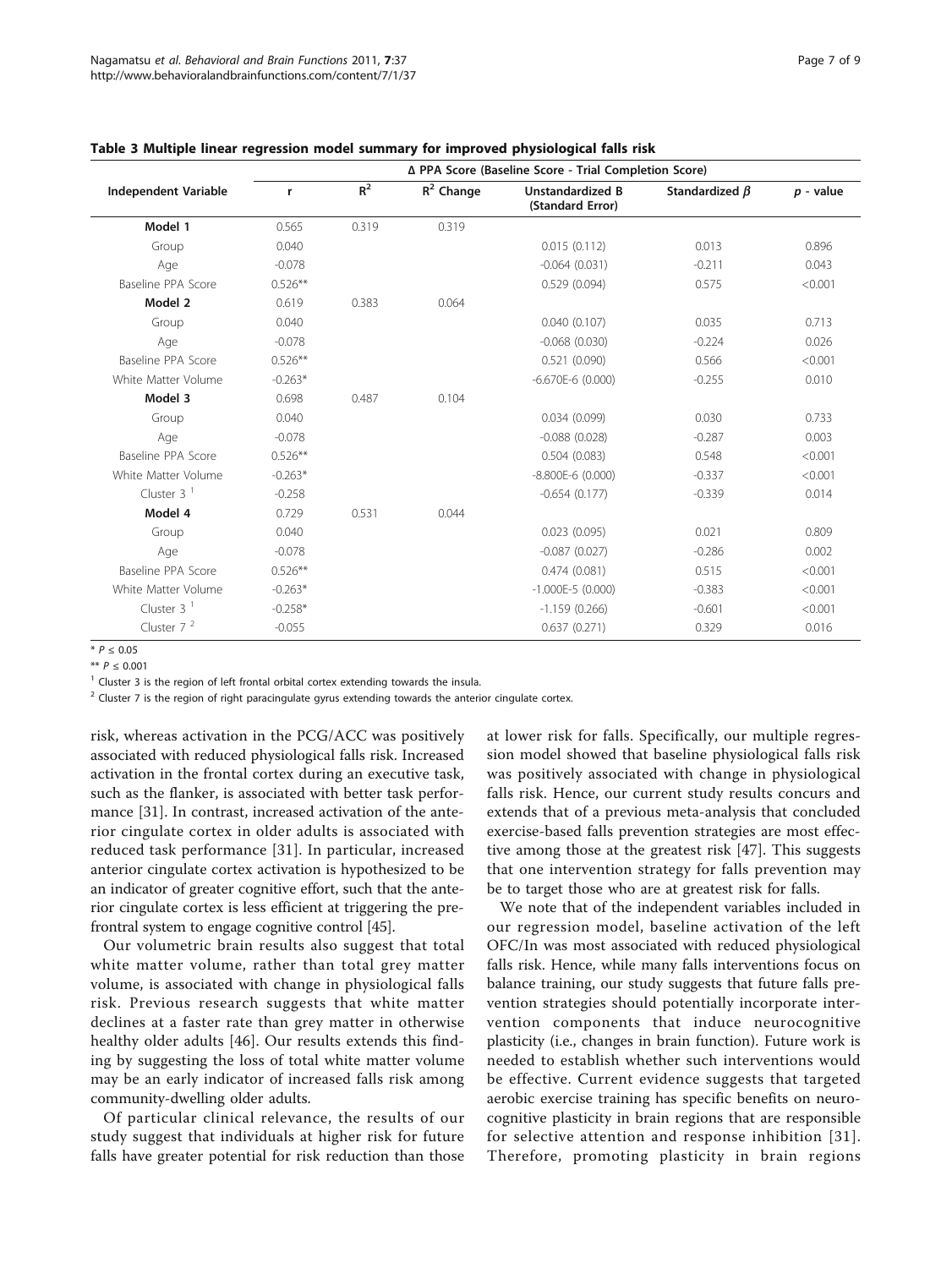<span id="page-7-0"></span>associated with these key executive functions may have a positive impact on falls prevention.

We acknowledge that our finding that a negative association between baseline total white matter volume and change in physiological falls risk is significantly associated with reduced falls risk contrasts previous cross-sectional studies on gray matter volume, balance, and mobility. Specifically, Rosano and colleagues [17,[18](#page-8-0)] found that reduced gait speed and impaired balance - key risk factors for falls – were significantly correlated with reduced grey matter volume within sensorimotor and frontal parietal regions in the brain. However, we highlight that our study examined the independent contribution of baseline volumetric brain measures to *change* in falls risk (i.e., longitudinal study design versus cross-sectional design) and hence our conclusion that those at the greater risk for future falls (i.e., smaller baseline total white volume) have greater potential for falls risk reduction (i.e., greater change in PPA scores).

We recognize the limitations of our study. A key limitation is that we did not quantify white matter lesions within total white matter volume. We note that our study sample consisted exclusively of independent community-dwelling senior women who were without significant physical and cognitive impairments and without a significant history of falls. Thus, the results of our study may not generalize beyond this population of senior women and we may have underestimated the contribution of brain function to change in physiological falls risk. Future prospective studies are needed to test whether the present findings also apply to larger, more heterogeneous populations.

To conclude, the function of brain regions underlying response inhibition and selective attention was independently associated with reduced physiological falls risk. Hence, future falls prevention strategies should potentially incorporate intervention components, such as aerobic exercise training, that induce neurocognitive plasticity in the neural network that supports response inhibition and selective attention.

#### Acknowledgements and Funding

The authors would like to thank the Vancouver South Slope YMCA management and members who enthusiastically supported the study by allowing access to participants for the training intervention. We thank the instructors for their commitment to the participants' health and safety. TLA is a Michael Smith Foundation for Health Research (MSFHR) Scholar. LSN is a MSFHR Senior Graduate trainee and a NSERC Doctoral trainee. This work was supported by the Vancouver Foundation (BCM06-0035), the Michael Smith Foundation for Health Research Establishment Grant (CI-SCH-063(05-1)CLIN), and the Canadian Institutes of Health Research (MOB-93373) to TLA.

#### Author details

<sup>1</sup>Department of Psychology, University of British Columbia, 2136 West Mall, Vancouver BC, V6T 1Z4, Canada. <sup>2</sup>Centre for Hip Health and Mobility,

Vancouver Coastal Research Institute, University of British Columbia, 7/F 2635 Laurel Street, Vancouver BC, V6H 2K2, Canada. <sup>3</sup>Brain Research Centre, University of British Columbia, 2211 Wesbrook Mall, Vancouver BC, V6T 2B5, Canada. <sup>4</sup> Department of Physical Therapy, University of British Columbia, #212 2177 Wesbrook Mall, Vancouver BC, V6T 1Z3, Canada.

#### Authors' contributions

TLA conceived and designed the study, acquired data, and analyzed and interpreted the data. LSN and CLH acquired data and participated in the statistical analysis. TLA, LSN, CLH, and TCH drafted and revised the manuscript. All authors read and approved the final manuscript.

#### Declaration of Competing interests

The authors declare that they have no competing interests.

Received: 25 February 2011 Accepted: 16 August 2011 Published: 16 August 2011

#### References

- 1. Murray C, Lopez A: Global and regional descriptive epidemiology of disability: incidence, prevalence, health expectancies, and years lived with disability. In The global burden of disease. Edited by: Murray C, Lopez A. Boston: The Harvard School of Public Health; 1996:201-246.
- 2. Tinetti ME, Speechley M, Ginter SF: [Risk factors for falls among elderly](http://www.ncbi.nlm.nih.gov/pubmed/3205267?dopt=Abstract) [persons living in the community.](http://www.ncbi.nlm.nih.gov/pubmed/3205267?dopt=Abstract) The New England journal of medicine 1988, 319:1701-1707.
- 3. Lord S, Clark R, Webster I: Physiological factors associated with falls in an elderly population. Journal of American Geriatrics Society 1991, 39:1194-1200.
- 4. Lord S, Ward J, Williams P, Anstey K: Physiological factors associated with falls in older community-dwelling women. Journal of American Geriatrics Society 1994, 42:1110-1117.
- 5. Lundin-Olsson L, Nyberg L, Gustafson Y: "[Stops walking when talking](http://www.ncbi.nlm.nih.gov/pubmed/9057737?dopt=Abstract)" as a [predictor of falls in elderly people.](http://www.ncbi.nlm.nih.gov/pubmed/9057737?dopt=Abstract) Lancet 1997, 349:617.
- 6. Anstey KJ, von Sanden C, Luszcz MA: [An 8-year prospective study of the](http://www.ncbi.nlm.nih.gov/pubmed/16913981?dopt=Abstract) [relationship between cognitive performance and falling in very old](http://www.ncbi.nlm.nih.gov/pubmed/16913981?dopt=Abstract) [adults.](http://www.ncbi.nlm.nih.gov/pubmed/16913981?dopt=Abstract) J Am Geriatr Soc 2006, 54:1169-1176.
- 7. Liu-Ambrose T, Ahamed Y, Graf P, Feldman F, Robinovitch SN: [Older fallers](http://www.ncbi.nlm.nih.gov/pubmed/18586136?dopt=Abstract) [with poor working memory overestimate their postural limits.](http://www.ncbi.nlm.nih.gov/pubmed/18586136?dopt=Abstract) Archives of physical medicine and rehabilitation 2008, 89:1335-1340.
- 8. Liu-Ambrose TY, Ashe MC, Graf P, Beattie BL, Khan KM: [Increased risk of](http://www.ncbi.nlm.nih.gov/pubmed/18820094?dopt=Abstract) [falling in older community-dwelling women with mild cognitive](http://www.ncbi.nlm.nih.gov/pubmed/18820094?dopt=Abstract) [impairment.](http://www.ncbi.nlm.nih.gov/pubmed/18820094?dopt=Abstract) Phys Ther 2008, 88:1482-1491.
- 9. Lord S, Fitzpatrick R: Choice stepping reaction time: A composite measure of fall risk in older people. Journal of gerontology 2001, 10: M627-632.
- 10. Holtzer R, Friedman R, Lipton RB, Katz M, Xue X, Verghese J: [The](http://www.ncbi.nlm.nih.gov/pubmed/17784802?dopt=Abstract) [relationship between specific cognitive functions and falls in aging.](http://www.ncbi.nlm.nih.gov/pubmed/17784802?dopt=Abstract) Neuropsychology 2007, 21:540-548.
- 11. Persad CC, Giordani B, Chen HC, Ashton-Miller JA, Alexander NB, Wilson CS, Berent S, Guire K, Schultz AB: [Neuropsychological predictors of complex](http://www.ncbi.nlm.nih.gov/pubmed/7656077?dopt=Abstract) [obstacle avoidance in healthy older adults.](http://www.ncbi.nlm.nih.gov/pubmed/7656077?dopt=Abstract) J Gerontol B Psychol Sci Soc Sci 1995, 50:P272-277.
- 12. Thal DR, Del Tredici K, Braak H: [Neurodegeneration in normal brain aging](http://www.ncbi.nlm.nih.gov/pubmed/15190177?dopt=Abstract) [and disease.](http://www.ncbi.nlm.nih.gov/pubmed/15190177?dopt=Abstract) Sci Aging Knowledge Environ 2004, 2004:pe26.
- 13. Briley DP, Wasay M, Sergent S, Thomas S: [Cerebral white matter changes](http://www.ncbi.nlm.nih.gov/pubmed/9400551?dopt=Abstract) [\(leukoaraiosis\), stroke, and gait disturbance.](http://www.ncbi.nlm.nih.gov/pubmed/9400551?dopt=Abstract) J Am Geriatr Soc 1997, 45:1434-1438.
- 14. Soumare A, Elbaz A, Zhu Y, Maillard P, Crivello F, Tavernier B, Dufouil C, Mazoyer B, Tzourio C: White [matter lesions volume and motor](http://www.ncbi.nlm.nih.gov/pubmed/19557865?dopt=Abstract) [performances in the elderly.](http://www.ncbi.nlm.nih.gov/pubmed/19557865?dopt=Abstract) Annals of neurology 2009, 65:706-715.
- 15. Masdeu JC, Wolfson L, Lantos G, Tobin JN, Grober E, Whipple R, Amerman P: [Brain white-matter changes in the elderly prone to falling.](http://www.ncbi.nlm.nih.gov/pubmed/2590013?dopt=Abstract) Archives of neurology 1989, 46:1292-1296.
- 16. Baloh RW, Ying SH, Jacobson KM: [A longitudinal study of gait and](http://www.ncbi.nlm.nih.gov/pubmed/12810488?dopt=Abstract) [balance dysfunction in normal older people.](http://www.ncbi.nlm.nih.gov/pubmed/12810488?dopt=Abstract) Archives of neurology 2003, 60:835-839.
- 17. Rosano C, Aizenstein H, Brach J, Longenberger A, Studenski S, Newman AB: [Special Article: Gait Measures Indicate Underlying Focal Gray Matter](http://www.ncbi.nlm.nih.gov/pubmed/19126852?dopt=Abstract) [Atrophy in the Brain of Older Adults.](http://www.ncbi.nlm.nih.gov/pubmed/19126852?dopt=Abstract) J Gerontol A Biol Sci Med Sci 2008, 63:1380-1388.